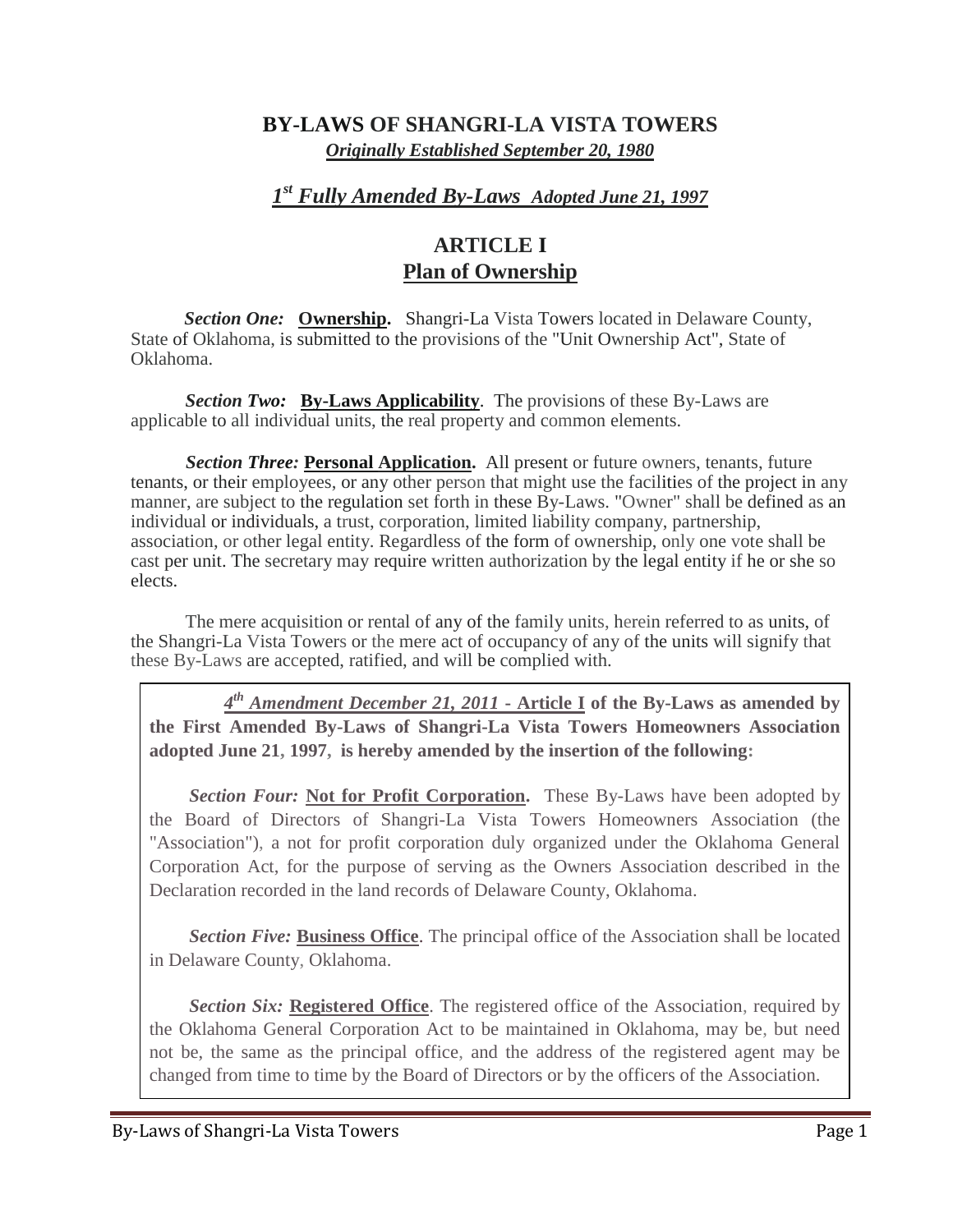## **ARTICLE 11 Voting Majority or Owners, Quorum, Proxies**

*Section One:* Voting. Voting shall be on a percentage basis and the percentage of the vote to which the owner is entitled is the percentage assigned to the family unit or units in the Declaration.

**Section Two: Majority of Owners**. As used in these By-Laws the term "Majority of Owners" shall mean those owners, holding more than fifty percent (50%) of the votes in accordance with the percentages assigned in the Declaration.

**Section Three: Quorum**. Except as otherwise provided in these By-Laws, the presence in person or by proxy of a "majority of owners", as defined in the preceding paragraph of this article, shall constitute a quorum.

**Section Four: Proxies.** Votes may be cast in person or by proxy. Proxies must be filed with the secretary before the appointed time of each meeting.

#### **ARTICLE III Administration**

**Section One: Association Responsibilities**. The owners of the units will constitute the Association of Unit Owners, hereinafter referred to as the Association, who will have the responsibility of administering Shangri-La Vista Towers, approving the annual budget, electing a Board of Directors, establishing and collecting monthly assessments, and arranging for the management of Shangri-La Vista Towers.

*Section Two:* **Place of Meetings**. Meetings of the Association shall be held at Shangri-La Vista Towers, Route #3, Afton, Oklahoma, or such other suitable place convenient to the owners as may be designated by the Board of Directors.

*Section Three:* **Annual Meetings**. Annual meetings shall be held on the third Saturday of June of each year. At such meetings there shall be elected by ballot a Board of Directors in accordance with the requirements of Section Five of Article V of these By Laws. The owners may also transact such other business of the Association as may properly come before them.

#### *3 rd Amendment August 18, 2008* **Section Three of Article III of the First and Second Amended By-Laws of Shangri-La Vista Towers is hereby amended by the deletion of said Section and the substitution of the following:**

*Section Three.* **Annual Meetings.** Annual meetings shall be held on the Saturday of June or July of each year which falls closest to the Fourth of July. At such meetings there shall be elected by ballot a Board of Directors in accordance with the requirements of Section Five of Article V of these By-Laws. The owners may also transact such other business of the Association as may properly come before them.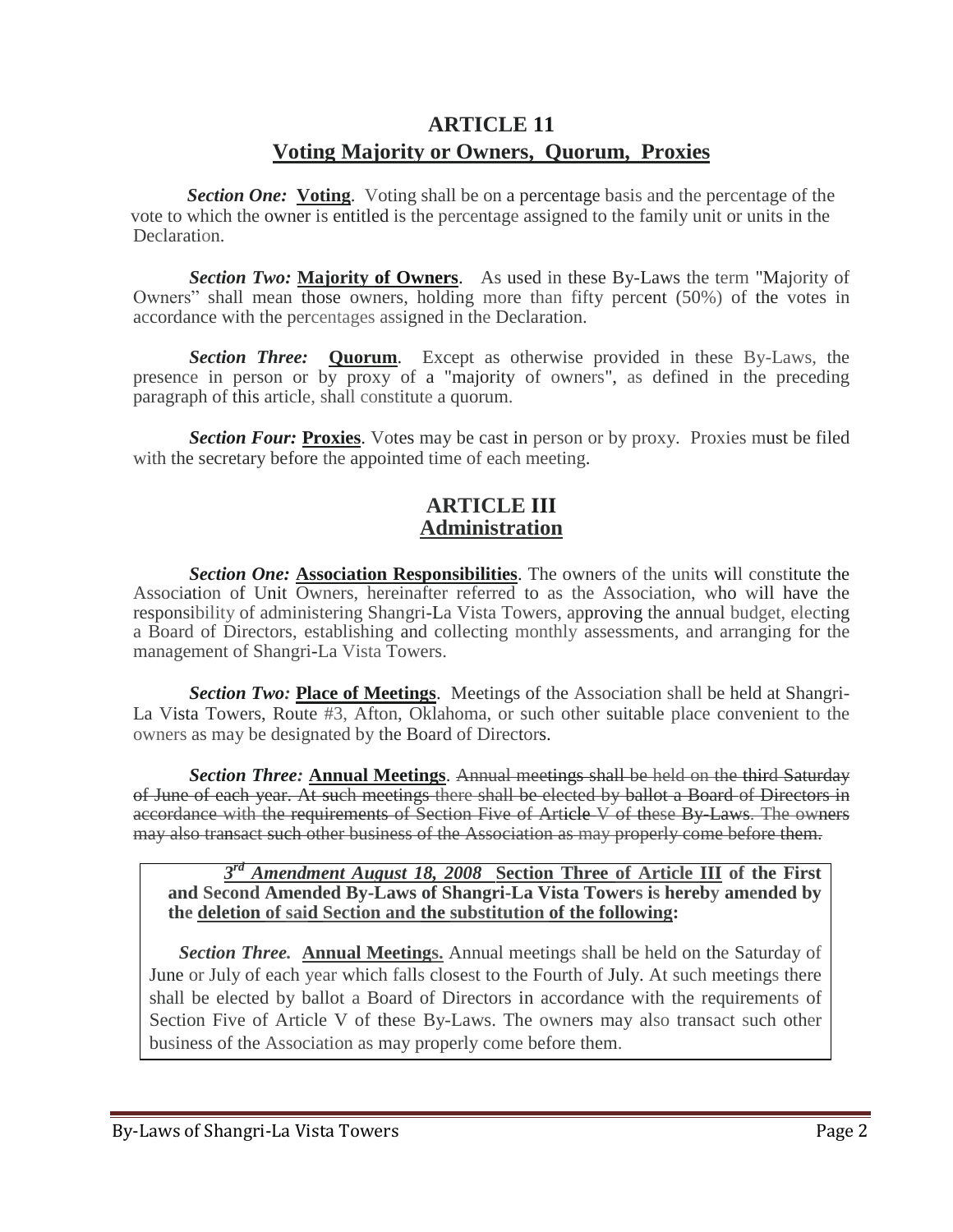*Section Four:* **Special Meetings**. It shall be the duty of the president to call a special meeting of the owners as directed by resolution of the Board of Directors or on a petition signed by a majority of the owners and having been presented to the secretary. No business shall be transacted at a special meeting except as stated in the notice unless by consent of four-fifths of the owners present, either in person or by proxy.

*Section Five:* **Notice of Meetings**. It shall be the duty of the secretary to mail a notice of each annual or special meeting, stating the purpose thereof as well as the time and place of the meeting, to each owner of record, at least thirty (30) days prior to such meeting. The mailing of notice in the manner provided in this section shall be considered notice served.

### **ARTICLE IV Board of Directors**

*Section One:* **Number and Qualification**. The Association's affairs shall be governed by a Board of Directors composed of seven (7) persons, all of whom must be owners or a trustee of a trust owner, or an officer or designated agent of any corporation, limited liability company, partnership, association or other legal entity owning a unit in Shangri-La Vista Towers.

**Section** *Two***: Powers and Duties**. The Board of Directors shall have the powers and duties necessary for the administration of the Association's affairs and may do all such acts and things as are not by law or by these By-Laws directed to be exercised and done by the owners.

*Section Three:* **Other Duties**. In addition to duties imposed by these By-Laws or by resolutions of the Association, the Board of Directors shall be responsible for the following:

- (a) Care, upkeep, and surveillance of the property and the general and limited common elements and services.
- (b) Collection of monthly dues and assessments from the owners.
- (c) Designation and dismissal of the personnel necessary for the maintenance and operation of the property, the general common areas and facilities, and the limited common areas and facilities.

*Section Four:* **Management Agent or Independent Contractor**. The Board of Directors may employ for the Association a management agent at a compensation established by the Board to perform such duties and services as the Board shall authorize, including, but not limited to, the duties listed in Section Three of this Article. The duties and services listed above may also be provided by an Independent Contractor under separate contracts with the owners or contract with the Board of Directors.

*Section Five:* **Election and Term of Office**. The term of each director shall be a term of three (3) years. A director shall hold office until his or her successor has been elected.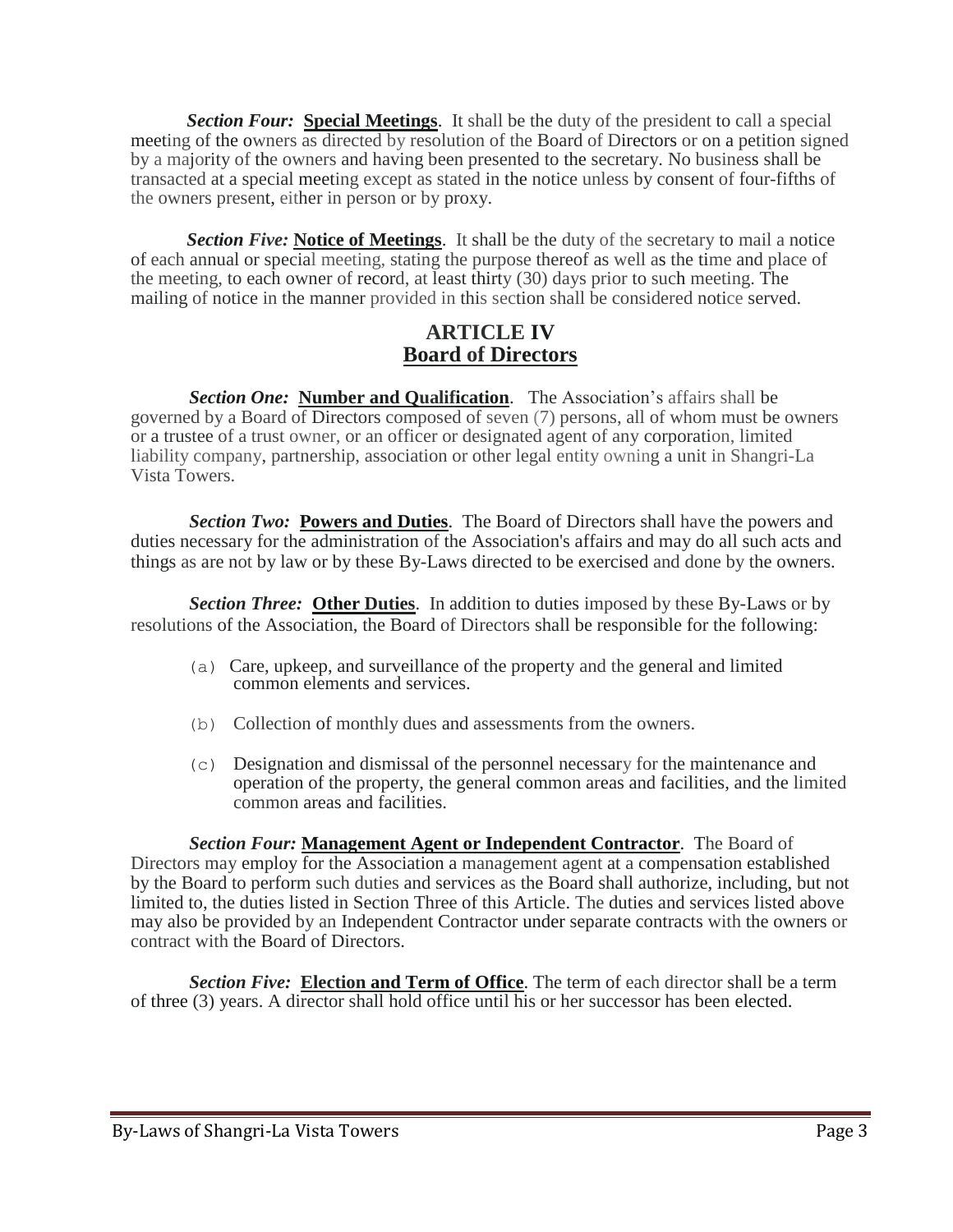*Section Six:* **Vacancies**. Vacancies in the Board of Directors caused by any reason other than the removal of a Director by a vote of the Association shall be filled by vote of the majority of the remaining Directors, and each person so elected shall be a Director until a successor is elected at the Association's next annual meeting. The quorum requirement for any meeting at which a vacancy is to be filled shall be reduced by one for each vacancy to be filled.

**Section Seven: Removal of Directors.** At any regular or special meeting duly called, any one or more of the Directors may be removed with or without cause by a majority of the owners, and a successor may then and there be elected to fill the vacancy thus created. Any Director whose removal has been proposed by the owners shall be given an opportunity to be heard at the meeting.

held at such time and place as shall be determined, from time to time by a majority of the *Section Eight:* **Regular Meetings.** Regular meetings of the Board of Directors may be Directors, but at least three (3) such meetings shall be held during each fiscal year. Notice of regular meetings of the Board of Directors shall be given to each Director, personally or by mail, telephone, or other electronic transmission, at least thirty (30) days prior to the day named for such meeting.

*Section Nine:* **Special Meetings**. Special meetings of the Board of Directors may be called by the president on ten (10) days' notice to each Director, given personally or by mail, telephone or other electronic transmission, which notice shall state the time, place and purpose of the meeting. Special meetings of the Board of Directors shall be called by the president or secretary in like manner and on like notice on the written request of at least four  $\overline{4}$ ) Directors.

*Section Ten:* **Waiver of Notice**. Before or at any meeting of the Board of Directors, any Director may, in writing, waive notice of such meeting and such waiver shall be deemed equivalent to the receipt of such notice. Attendance by a Director at any meeting of the Board shall be a waiver of notice by him of the time and place thereof. If all the Directors are present at any meeting of the Board, no notice shall be required and any business maybe transacted at such meeting.

*Section Eleven:* **Board of Director's Quorum**. At a11 meetings of the Board of Directors, four (4) Directors shall constitute a quorum for the transaction of business, and the acts of the quorum shall be the acts of the Board of Directors. If, at any meeting of the Board of Directors, there be less than a quorum present, the members present may adjourn the meeting for a time until a quorum is present. Once a quorum is present, any business that might have been transacted at the meeting as originally called may be transacted without further notice of the reopened meeting with a quorum present.

*Section Twelve:* The Board of Directors by majority vote may authorize and thereby commence legal action against any unit owner for default in payment of assessments provided for herein. Default shall herein be defined as a lapse of thirty (30) days after the mailing of the monthly statement.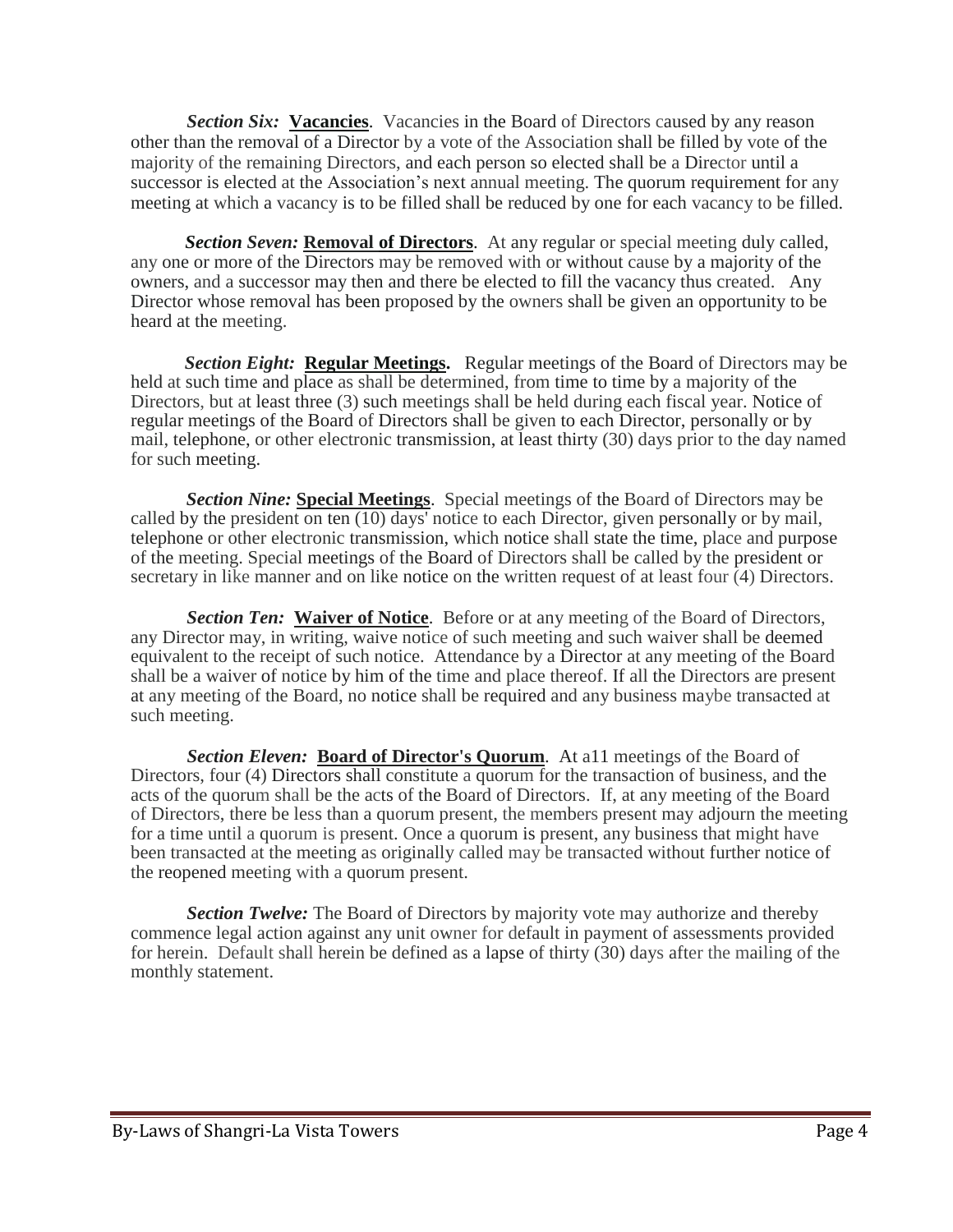*4 th Amendment December 21, 2011* **Article IV**, as amended by the First and Second Amendment of the By-Laws of Shangri-La Vista Towers Homeowners Association, **is hereby amended by the insertion of the following paragraphs**:

*Section Thirteen:* **Income Tax Election**. The Board of Directors, on behalf of the Association, may elect to have Section 528 of the Internal Revenue Code apply for each taxable year of the Association, and in connection therewith, if such election is made, the Board of Directors shall see to it that all conditions necessary for filing a federal income tax return under Section 528 shall be satisfied including, by way of example, that:

- (a) At least 60% or more of the gross income of the Association for each taxable year shall consist solely of amounts received as membership dues, fees or assessments from owners of residential units;
- (b) At least 90% or more of the expenditures of the Association for each taxable year are expenditures of the acquisition, construction, management, maintenance, and care of Association property;
- (c) No part of the net earnings of the Association will inure to the benefit of any unit owner (other than by acquiring, constructing or providing management, maintenance, and care of Association property, and other than by rebate of excess membership dues, fees, or assessments);
- (d) The Association elects, at such time in such manner as required by Section 528 of the Internal Revenue Code, to have this section apply for the taxable year.

# **ARTICLE V Officers**

**Section One: Designation.** The principal offices of the Association shall be a president, a vice-president, a secretary, and a treasurer, all of whom shall be elected by and from the Board of Directors. The Directors may appoint an assistant treasurer, and an assistant secretary, and such other officers as in their judgment may be necessary.

**Section Two: Election of Officers.** The officers of the Association shall be elected annually by the Board of Directors at the organization meeting of each new Board and shall hold office at the pleasure of the Board.

**Section Three: Removal of Officers.** On an affirmative vote of a majority of the members of the Board of Directors, any officer may be removed, either with or without cause, and his successor elected at any regular meeting of the Board of Directors, or at any special meeting of the Board called for such purpose.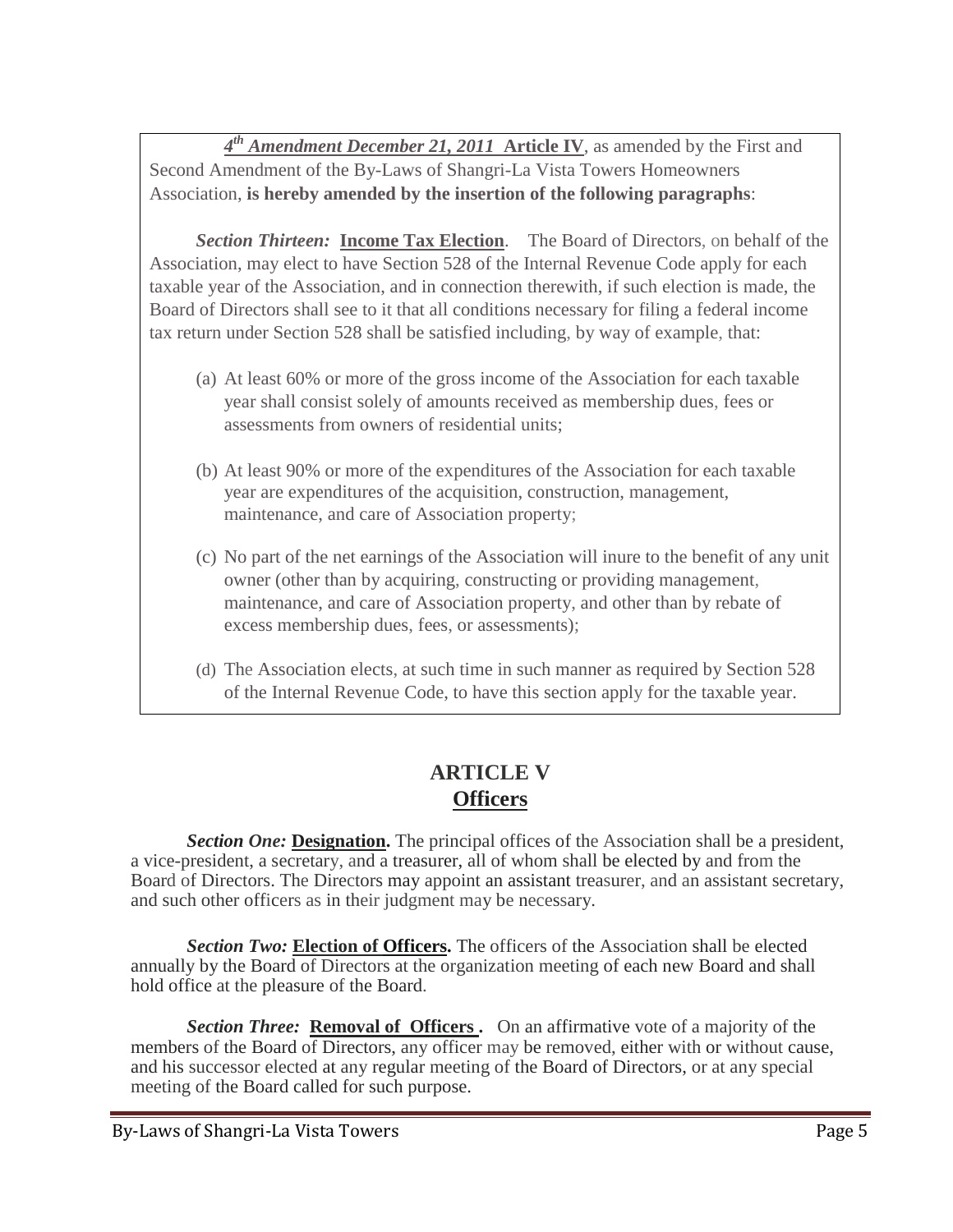*Section Four:* **President.** The president shall be the chief executive officer of the Association. He shall preside at all meetings of the Association and of the Board of Directors. He shall have all of the general powers and duties that are usually vested in the office of president of an association, including, but not 1imited to, the power to appoint committees from among the owners from time to time as he may in his discretion decide is appropriate to assist in the conduct of the Association's affairs.

*Section Five:* **Vice-President.** The vice-president shall take the place of the president and perform his duties whenever the president shall be absent or unable to act. If neither the president nor the vice-president is able to act, the Board of Directors shall appoint some other member of the Board to do so on an interim basis. The vice-president shall also perform such other duties as shall from time to time be imposed on him by the Board of Directors.

**Section Six: Secretary.** The secretary shall keep the minutes of all meetings of the Board of Directors and the minutes of all meetings of the Association; he shall have charge of such books and papers as the Board of Directors may direct; and he shall, in general, perform all the duties incident to the office of secretary. A permanent minute book with recorded resolutions therein shall be maintained by the secretary and stored in offices of the maker or their successors or such other place as the Board of Directors may designate.

*Section Seven:* **Treasurer.** The treasurer shall have responsibility for the Association funds and securities and shall be responsible for keeping full and accurate accounts of all receipts and disbursements in books belonging to the Association. He shall be responsible for the deposit of all moneys and other valuable effects in the name and to the credit of, the Association in such depositories as may from time to time be designated by the Board of Directors. He shall review operational reports prepared by management and obtain timely reports from an independent certified public accountant for presentation to the Board and the Association at annual meetings.

### **ARTICLE VI Obligations of the Owners**

**Section One: Assessments.** All owners are obligated to pay monthly assessments imposed by the Association to meet all Shangri- La Vista Towers communal expenses, which may include a liability insurance policy premium and an insurance premium for a policy to cover repair and reconstruction work in case of hurricane, fire, earthquake or other hazard. The assessments shall be made pro rata according to the ration of percentage as stipulated in the Declaration of record. Such assessments shall include monthly payments to a general operating reserve and a reserve fund for replacements.

#### *Section Two:* **Maintenance and Repair.**

(a) Every owner must perform promptly all maintenance and repair work within his own unit which, if omitted, would affect the development in its entirety or in a part belonging to other owners, being expressly responsible for the damages and liabilities that his failure to do so may engender.

(b) All the repairs of internal installations of the unit such as water, light, telephones, air conditioners, sanitary installations, doors, windows, lamps, and all other accessories belonging to the unit area shall be at the owner's expense.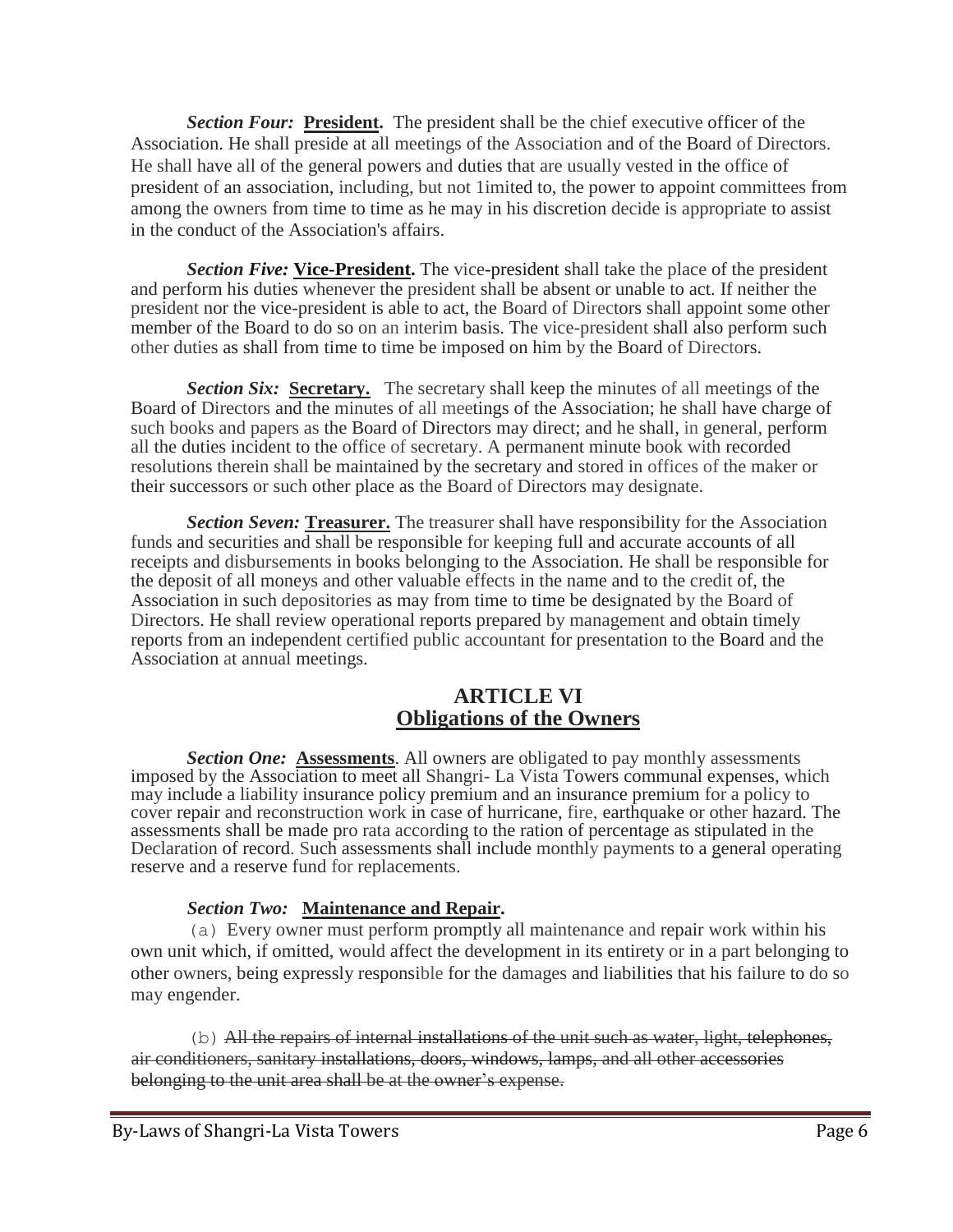*2 nd Amendment September 1, 2006 Article VI Section 2 Sub Paragraph (b) of the First Amended By-Laws of Shangri-La Vista Towers is hereby amended by the deletion of said paragraph and the substitution of the following:*

(b) All repairs of the internal installation of the unit shall be at the owner's expense. Provided, however, Association acting through its Manager or Board of Directors shall replace and maintain as necessary the heating and air-conditioning units at the expense of the Association and maintain plumbing lines from the drywall outer face (the side affixed to the framing or furring) to the outer wall of the building or the drywall outer face of an adjoining unit or common area at the expense of the Association.

*3 rd Amendment December 2007 Article VI Section 2 Sub Paragraph (b) of the First and Second Amended By-Laws of Shangri-La Vista Towers is hereby amended by the deletion of said paragraph and the substitution of the following:*

0NT  $\mathcal{Z}$ damages resulting from the unit's Internal Installations shall be at the owner's expense. (b) The repair and maintenance of the unit's Internal Installations and the repair of any For purposes of this subparagraph, the term "Internal Installations" means all accessories and fixtures within the interior of the unit, including, without limitation, the drywall, water and plumbing fixtures, flooring and ceiling, carpet, electric fixtures, light fixtures, telephones and other communications equipment, sanitary installations, doors, windows, and lamps, provided that "Internal Installations" does not include any electrical wiring or water pipes behind the drywall or any of the following, which shall be referred to as "HVAC Equipment": heating or air-conditioning equipment, and any pipes, wires, conduit or apparatus that is connected to or contributes to the operation of any heating or air-conditioning equipment, whether inside or outside of the unit. The repair and maintenance of all HVAC Equipment and the repair of any damages resulting from any failure of or leak from any electrical wiring or water pipes behind the drywall or any HVAC Equipment shall be at the Association's expense unless caused by the owner.

(c) An owner shall reimburse the Association for any expenditure incurred in repairing or replacing any common area and facility damaged through his fault.

(d) All charges incurred by the Board of Directors for repairs and maintenance to the interior of a unit shall be borne by the unit owner.

(e) Each unit owner shall by writing file with the Board of Directors the current address of said unit owner for purposes of mailing of statements and other notices as are herein or by the Declaration required. A list of said addresses shall be maintained by the Secretary of the Board of Directors. This duty may be delegated to the managing agent.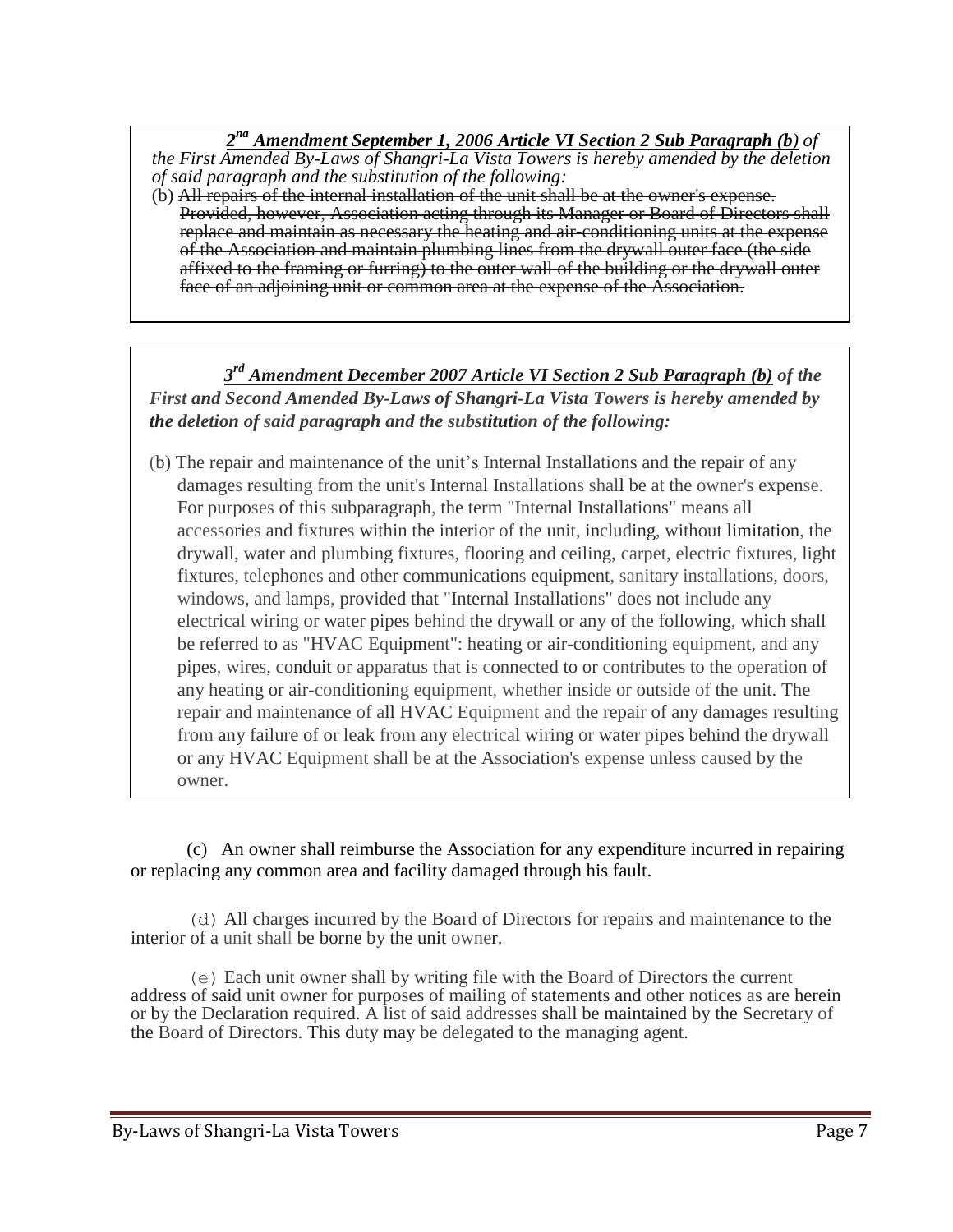### *5 th Amendment ,* **December 21, 2011 To Amend 1st Amendment Article VI, Section 2 by adding the following:**

- (f) All owners of property subject to the By-Laws of the Owners of Shangri-La Vista Towers, an Oklahoma Unit Ownership Estate, prior to the date of January 1, 2012, will be entitled to the replacement of any ORIGINAL HVAC units and the ORIGINAL Patio Door only when replacement is necessary. Replacement of these items will be paid for by the Association.
- (g) Any and all property owners that have title vested in property subject to the Association of Unit Owners of Shangri-La Vista Towers, an Oklahoma Unit Ownership Estate on or after January 1, 2012, and for any and all other owners without ORIGINAL HVAC units or ORIGINAL Patio Door shall be addressed as follows:
	- (1) The Association will make arrangements and pay all invoices tendered in a timely manner to install a new HVAC unit or Patio Door, when replacement becomes necessary. It will be the responsibility of the property owner to prepay the estimated cost prior to the Association placing the order for work or materials. After submission of all bills, within sixty (60) days from the date of completion of any and all work, a credit/debit adjustment will be made with the property owner to reflect the actual cost to the Association.
- (h) The Association agrees to be responsible for the following items only:
	- (1) Replacing filters for HVAC units as necessary
	- (2) Maintaining all HVAC water lines, hoses and connections leading to/from the HVAC units
	- (3) Making vender arrangements for repairs or maintenance on HVAC units or Patio Doors when needed. The vendor's invoice will be paid by the Association and amount billed to the owner along with a copy of the paid vender invoice.
	- (4) Assist in handling any warranty issues that arise with new HVAC units or Patio Doors.

### *Section Three:* **Use of Family Units-Internal Changes.**

- (a) All units shall be utilized for residential purposes only.
- (b) An owner shall not make structural modifications or alterations in his unit or installations located therein without previously notifying the Association in writing, through the president of the Board of Directors. The Association shall have the obligation to answer with in thirty (30) days, and failure to do so within the stipulated time shall mean that there is no objection to the proposed modification or alteration.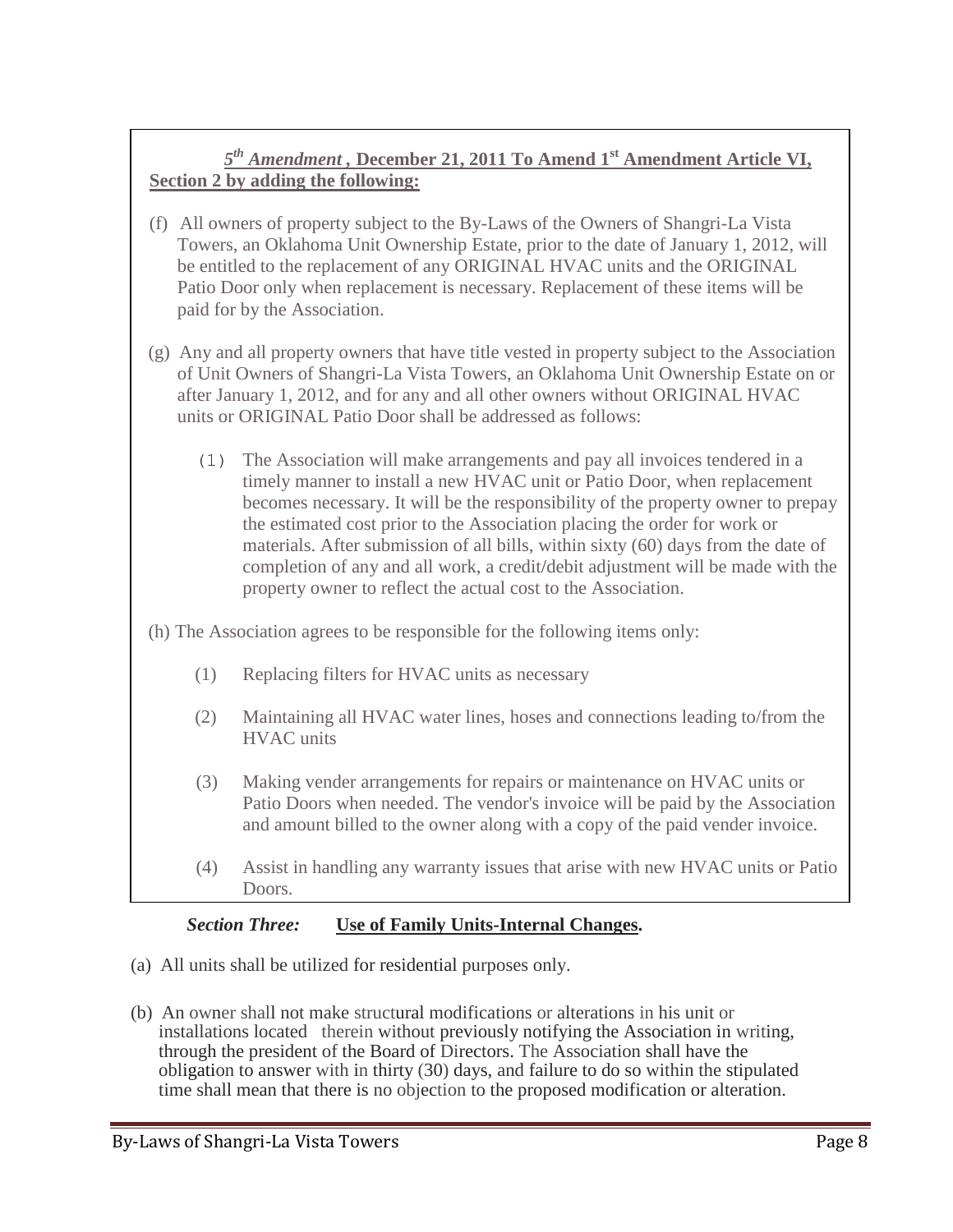#### *Section Four:* **Right of Entry.**

(a) An owner shall grant the right of entry to the management agent or to any person authorized by the Board of Directors or the Association in case of any emergency originating in or threatening his unit, whether the owner is present at the time or not.

(b) An owner shall permit other owners, or their representatives, when so required, to enter his unit for the purpose of installing, altering or repairing the mechanical or electrical services, provided that requests for entry are made in advance and that such entry is at a time convenient to the owner. In case of emergency, such right of entry shall be immediate.

#### *Section Five:* **Rules of Conduct and Use Restrictions.**

(a) No unit owner shall post any advertisements or posters of any kind in or on the premises except as authorized by the Association.

(b) Unit owners shall exercise extreme care in making noises or using musical instruments, radios, television, and amplifiers that may disturb other residents.

(c) Throwing of garbage or trash outside the disposal installations provided for such purposes on the premises is prohibited.

(d) No owner, resident, or lessee shall install wiring for electrical or telephone installation, television or radio antennae, machines, air conditioning units, or the like, on the exterior of a building or that protrude through the walls or the roof of the unit except as authorized by the Association.

(e) No unit shall be used for any purpose other than residential. Provided, however, rental or lease by owner or third party under contract with owner is authorized.

(f) No fuel tank of any sort shall be placed anywhere on said premises.

#### *3 rd Amendment, August 18, 2008,* **Subparagraph (f) of Section Two of Article VI of the First and Second Amended By-Laws of Shangri-La Vista Towers is hereby amended by the deletion of said paragraph and the substitution of the following:**

(f) Except for fireplaces built into the inside of individual units, no charcoal wood burning grills, smokers, or other similar devises shall be allowed on said premises. Propane gas tanks used for outdoor cooking and the internal fuel tanks of motorized vehicles parked in appropriate parking areas are allowed on the premises. In addition, unit owners may store portable fuel tanks provided that such tanks (i) must be stored in a designated maintenance room within the basement of said premises and (ii) must comply with all statutes, regulations, and ordinances applicable to fuel storage by an individual unit owner. No fuel tank of any other sort shall be allowed or placed anywhere on said premises.

 $(g)$  Family pets limited to cats, dogs or birds shall be permitted on said premises, but shall at all times be confined to the owners' own unit or kept on a leash or otherwise be within immediate control of the unit owner when away from such unit . When the excessive number of animals or individual behavior of any animal is deemed to constitute a nuisance or an unreasonable annoyance to other unit owners by the Board of Directors, the owner shall, upon written notice by said Board, remove the animal or animals from said premises.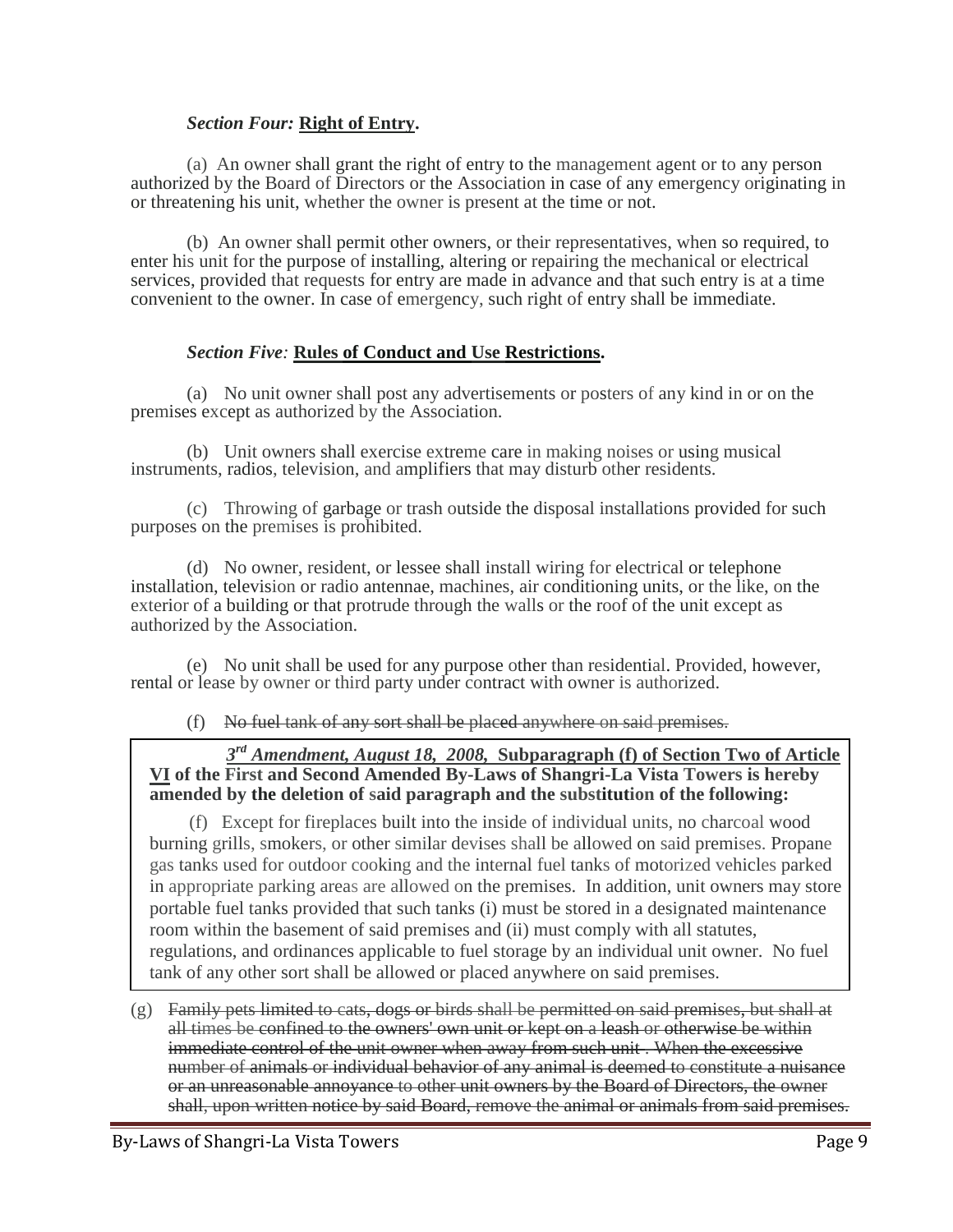*6 th Amendment – July 6, 2013,* **Section 5, Paragraph G, and Article VI is hereby** 

- **amended by the deletion of said paragraph and the substitution of the following:** (g) That each condo shall be limited to no more than two (2) animals at any time, and that said animal occupying any condominium on or in the Vista Towers is restricted to a cat, dog, or bird, no other animals of any nature allowed. All current owners, as of July 6, 2013, will be grandfathered in as to the number of pets (3). All dogs must be under the homeowner's immediate control on a hand held leash, in any public area or on the property. (Electronically controlled collars do not meet this requirement.) The Board has the authority to levy fines when there are violations of the Vista Towers H.O.A. Rules and Regulations.
- (h) No change in the landscape or alteration or painting to the exterior of any unit and no improvement or alteration or placing of personal property of any nature on any common element shall be permitted without prior written approval of the Board of Directors.
- (i) No structure, trailer, tent or other outbuilding or temporary residence may be placed anywhere on the premises without prior written approval of the Board of Directors.
- (j) No portion of the premises shall be used for any unlawful purpose.
- (k) Any unit owner desiring to sell his unit shall first offer it for sale to the Board of Directors. The Board of Directors shall have fourteen (14) days thereafter in which to accept or reject said offer or in which to make a counteroffer. Thereafter, at any time within 30 days, said Board of Directors shall have the right, acting for the Association of Unit Owners to purchase said unit at a price equal to the highest bona fide offer then available to said unit owner.
- (1) Any unit may be rented or sub-let by any unit owner to any third person or legal entity.
- (m) The golf cart storage area shall be utilized only by owners or lessees with written leases for a period of not less than six (6) months. Those storing a golf cart in this area shall pay the Association such sum as the Board of Directors may require by a majority vote.

#### *3 rd Amendment, August 18, 2008,* **Section Five of Article VI of the First and Second Amended By-Laws of Shangri-La Vista Towers is hereby amended by the addition of the following:**

(n) With the exception of the penthouse unit, washing machines and clothes dryers will be prohibited in all units until proper plumbing and ventilation is installed that is dedicated to washing machines and clothes dryers.